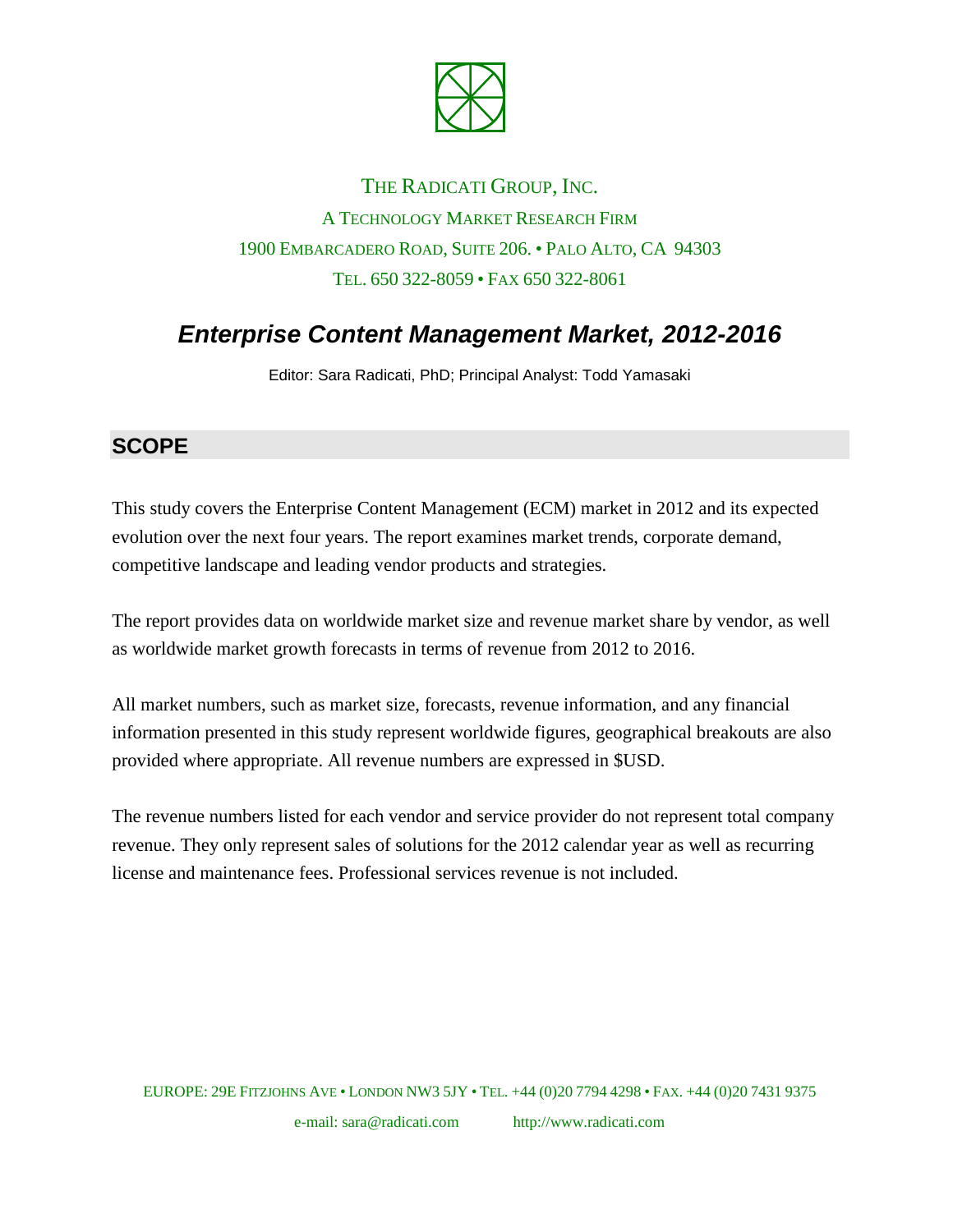## **METHODOLOGY**

The information and analysis in this report is based on primary research conducted by The Radicati Group, Inc. in 2012. It consists of information collected from vendors, and corporate users via on-going interviews and surveys.

Secondary research sources have also been used, where appropriate, to cross-check the information collected. These include company annual reports and market size information from various related market segments of the computer industry.

#### **EXECUTIVE SUMMARY**

- Enterprise Content Management, or ECM, solutions enable the management of business information throughout the content lifecycle, from creation to disposition. ECM solutions provide the technology necessary to capture, manage, access, store, search, and deliver content related to business processes and workflows. Information can be collected from a variety of corporate repositories including: email, text documents, images, videos, audio files, websites, paper documents, and more.
- The variety of ways that business users are communicating with one another has led to a sharp rise in data and content that must be managed. Users are communicating through social media, IM, email, SMS text message, video chat, and collaboration software. With each user now communicating through so many different channels, it has become imperative that businesses remain on top of all of this new content and manage it as they would traditional corporate information.
- There has also been a dramatic rise in the amount of unstructured data that is being produced within businesses of all sizes. The proliferation of social information and mobile content within the enterprise has been a huge contributor to the growing amount of corporate data. More businesses are also seeing an increase in the use of digital media which includes content such as training videos, audio files, promotional images, webconference presentations, and more.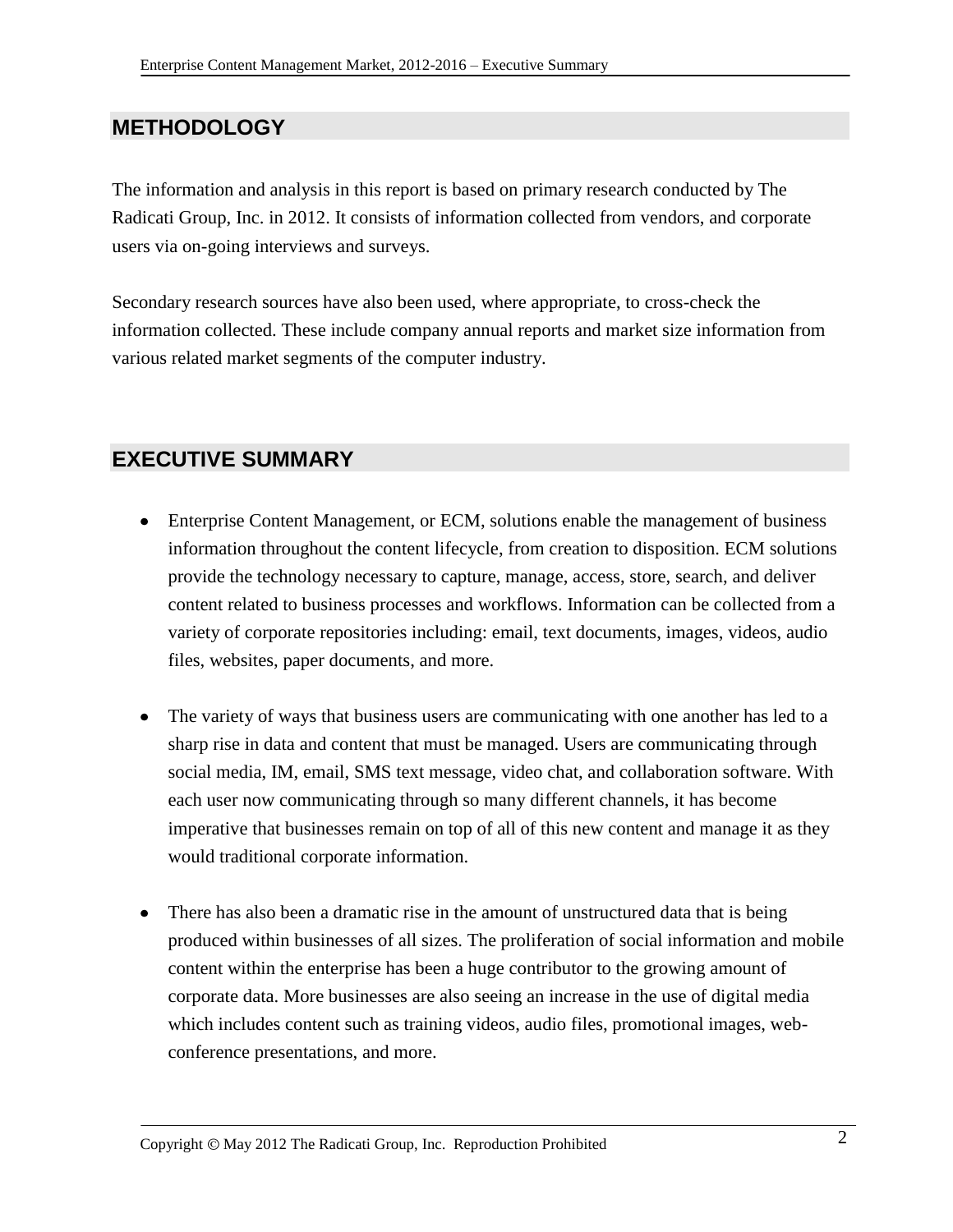- A growing trend among businesses today is the deployment and integration of ECM solutions from multiple vendors. The best-of-breed approach has become more prevalent among businesses as they look to best satisfy their specific ECM needs, regardless of how many vendors it requires. A catalyst driving these inter-vendor deployments has been an increased level of cooperation and integration among vendors in the ECM market. More vendors have realized that often customers do not want to be permitted to only use one product from a single vendor; instead they want to pick and choose the necessary solutions based on their unique requirements.
- On-premises ECM deployments continue to dominate the market in comparison to cloudbased ECM services. ECM has adopted cloud-based services at a slower rate when compared to other enterprise technologies. Customers most often cite concerns about reliability, security, and migration as preventing them from deploying a cloud-based ECM service.
- Nearly all ECM vendors are now supporting and providing integration with Microsoft SharePoint. Microsoft SharePoint can provide some of the basic features of an ECM solution, however, it is much more effective when used as an underlying platform and third-party solutions are integrated with it to provide more advanced ECM functionality. In most situations, businesses will utilize Microsoft SharePoint's ECM capabilities, evaluate their specific needs, and then go out and find an ECM vendor(s) that are able to satisfy more complex requirements.
- Figure 1, shows the ECM revenue forecast from 2012 to 2016. The ECM market will grow from \$4.4 billion in 2012 to over \$7.5 billion in 2016, this is an average annual growth of 15% over the next four years.